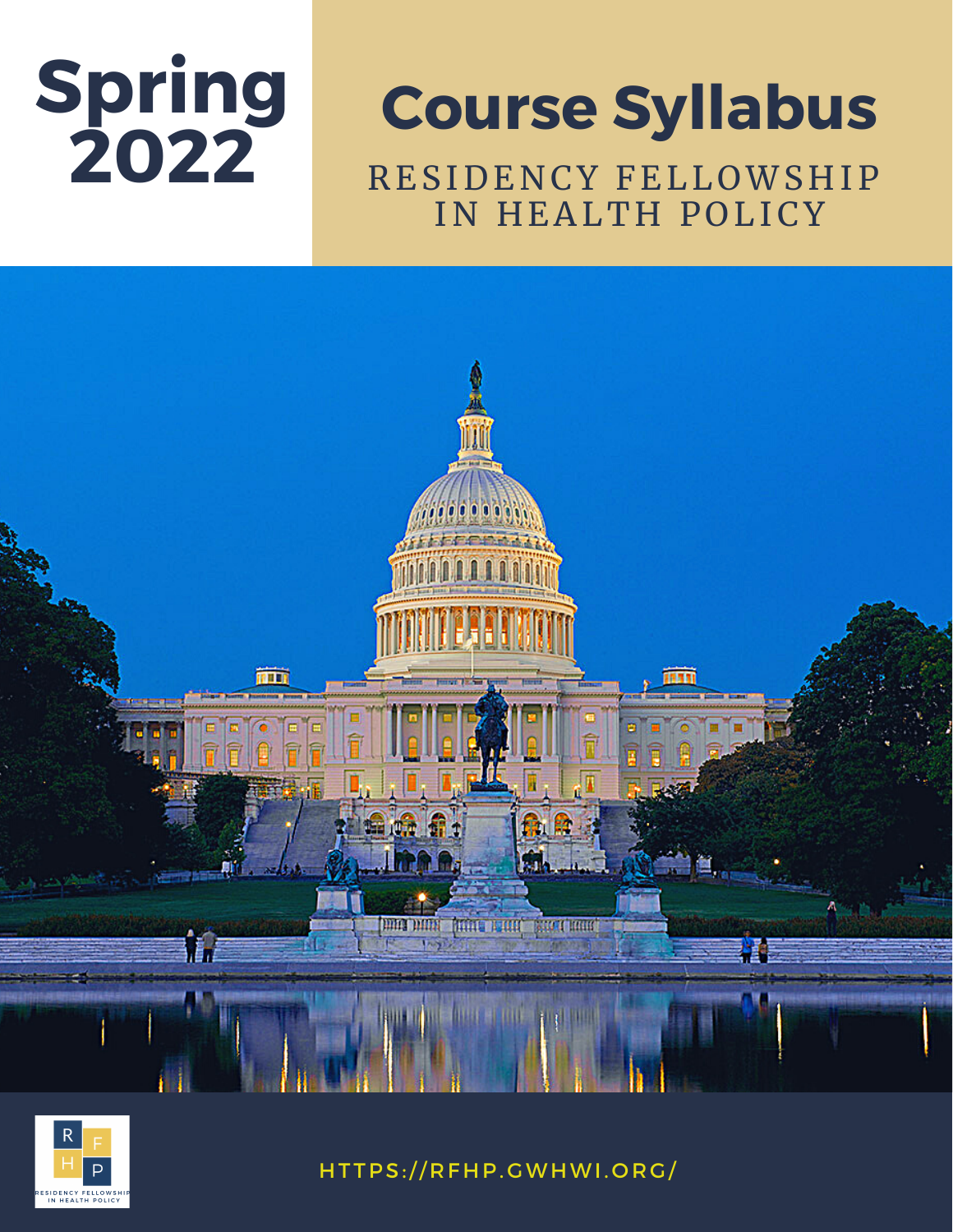

#### **SPRING 2022**

#### **INSTRUCTORS: Janice Blanchard, MD, MPH**

*Chief, Section of Health Policy, Department of Emergency Medicine Professor of Emergency Medicine, School of Medicine and Health Sciences Professor of Health Policy and Management, Milken Institute School of Public Health The George Washington University*

#### **Guenevere Burke, MD, MBA, FACEP**

*Director, Atlantic Fellows for Health Equity, The Fitzhugh Mullan Institute for Health Workforce Equity Assistant Professor of Emergency Medicine, School of Medicine and Health Sciences Assistant Professor of Health Policy & Management, Milken Institute School of Public Health The George Washington University*

#### **Marisa Dowling, MD, MPP**

*Clinical Assistant Professor of Emergency Medicine Assistant Director, Health Policy and Advocacy Fellowship George Washington University Medical Faculty Associates (GW MFA)*

#### **Natalie Kirilichin, MD, MPH, FACEP**

*Director, Residency Fellowship in Health Policy, The Fitzhugh Mullan Institute for Health Workforce Equity Director, Health Policy and Advocacy Fellowship, GW MFA Co-Director, Health Policy Scholarly Concentration Program, School of Medicine and Health Sciences Assistant Professor of Emergency Medicine, School of Medicine and Health Sciences Assistant Professor of Health Policy and Management, Milken Institute School of Public Health The George Washington University*

#### **Jim Scott, MD**

*Professor of Emergency Medicine, School of Medicine and Health Sciences Professor of Health Policy and Management, Milken Institute School of Public Health The George Washington University*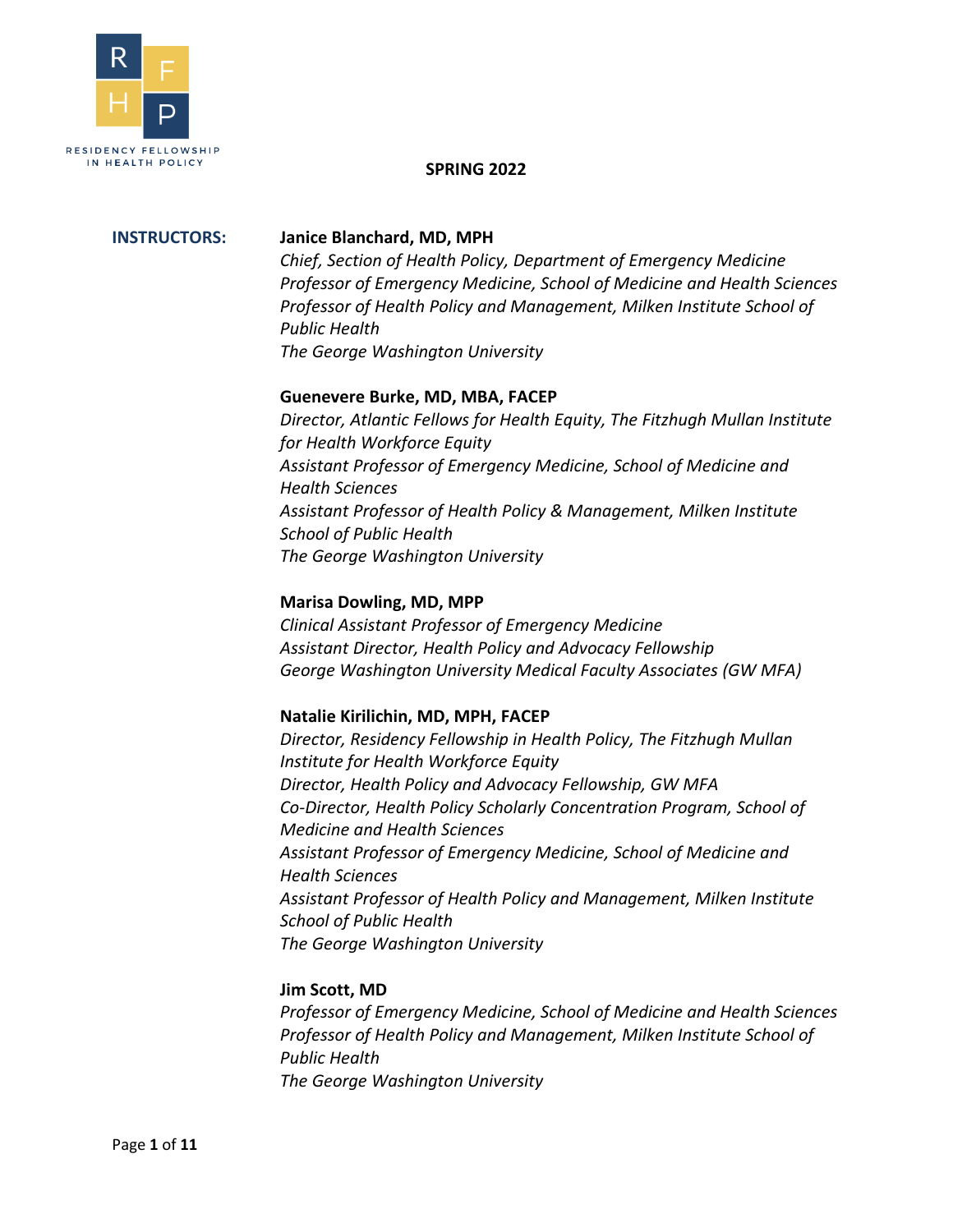**Jamar Slocum, MD, MBA, MPH** *Clinical Assistant Professor of Medicine, School of Medicine and Health Sciences The George Washington University*

- **EMAIL:** [jblanchard@gwu.edu;](mailto:jblanchard@gwu.edu) [gburke@gwu.edu;](mailto:gburke@gwu.edu) [mdowling@mfa.gwu.edu;](mailto:mdowling@mfa.gwu.edu) [natalie.kirilichin@gmail.com;](mailto:natalie.kirilichin@gmail.com) [jscott@gwu.edu;](mailto:jscott@gwu.edu) [jslocum@gwu.edu](mailto:jslocum@gwu.edu)
- **WHATSAPP:** <https://chat.whatsapp.com/Cy3JAygLLvpA4PypWsC82b>
- **STAFF: Leigh Anne Butler, EMT-B** *Manager, Sponsored Projects Department of Health Policy and Management The Fitzhugh Mullan Institute for Health Workforce Equity The George Washington University*

# **Maddie Krips** *Residency Fellowship in Health Policy Program Assistant The Fitzhugh Mullan Institute for Health Workforce Equity*

- **EMAIL:** [lbutler@gwu.edu,](mailto:lbutler@gwu.edu) [mkrips@email.gwu.edu](mailto:mkrips@email.gwu.edu)
- **MEETING TIME:** Monday–Friday 10:00am 3:00 pm ET \*with exceptions

*The George Washington University*

- **COURSE DATES:** March 7–25 (start time 9:00am March 7)
- **LOCATION:** GW Campus (In Person) Basement Conference Room B100A 950 New Hampshire Ave NW Washington, DC 20052

#### **SELECT VIRTUAL ZOOM MEETINGS:**

[https://us06web.zoom.us/j/82687224106?pwd=Wm04WlhyUEJmRmEyc](https://www.google.com/url?q=https%3A%2F%2Fus06web.zoom.us%2Fj%2F82687224106%3Fpwd%3DWm04WlhyUEJmRmEycnJWQldpdGZ2dz09&sa=D&source=calendar&usd=2&usg=AOvVaw00N7YluZBIXXzaBjNXeuS6) [nJWQldpdGZ2dz09](https://www.google.com/url?q=https%3A%2F%2Fus06web.zoom.us%2Fj%2F82687224106%3Fpwd%3DWm04WlhyUEJmRmEycnJWQldpdGZ2dz09&sa=D&source=calendar&usd=2&usg=AOvVaw00N7YluZBIXXzaBjNXeuS6) Meeting ID: 826 8722 4106 Passcode: 627043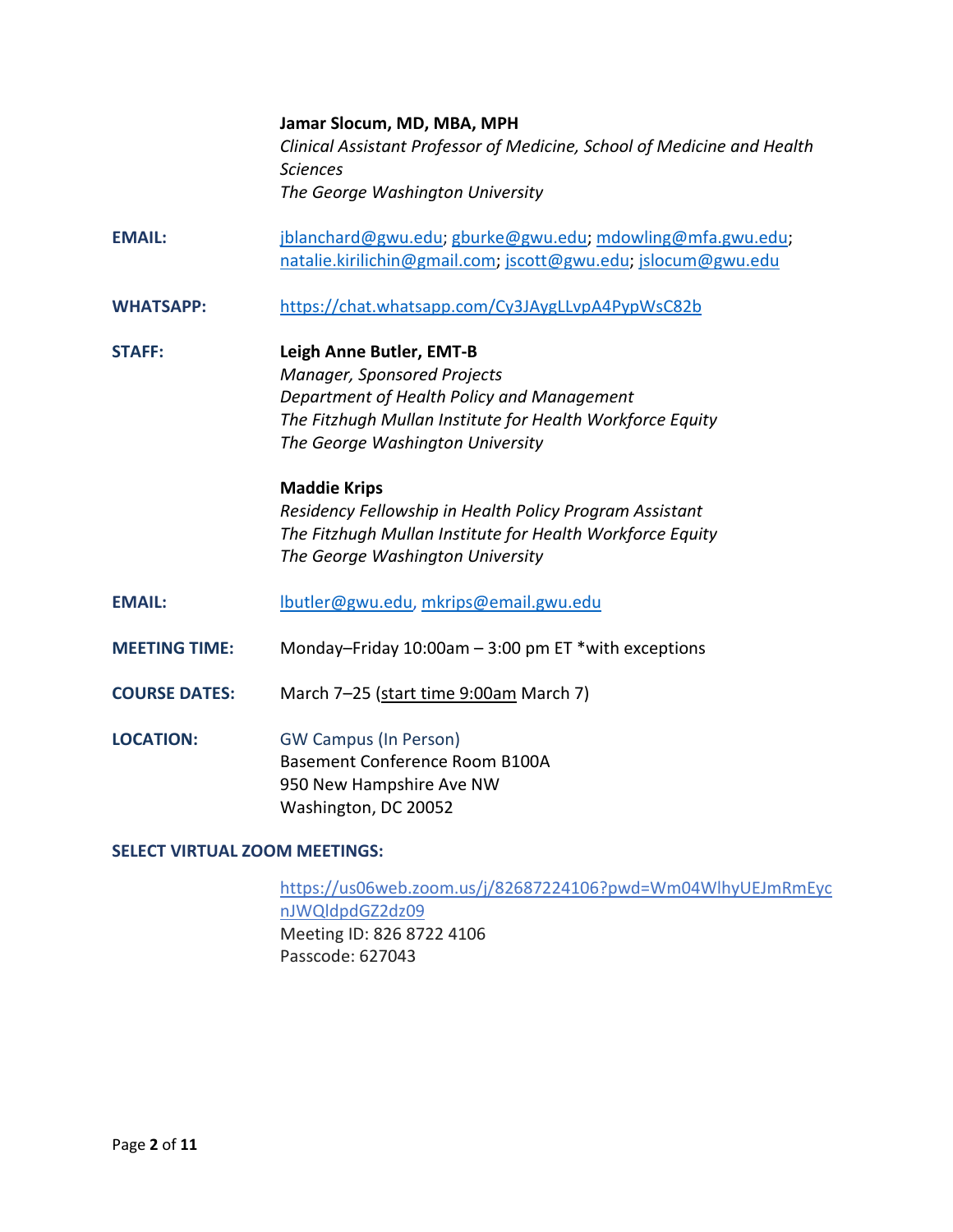#### **COURSE DESCRIPTION**

The Residency Fellowship in Health Policy (RFHP) is a special offering of the Fitzhugh Mullan Institute for Health Workforce Equity in partnership with The Milken Institute School of Public Health, The George Washington School of Medicine and Health Sciences, and Children's National Medical Center. It is an intensive, three-week, health policy elective offered to residents from all disciplines. We will be connecting in person every weekday, **Monday–Friday from 10:00 am–3:00 pm**, with some exceptions where we will begin at 9 am or 9:45 am. You will be notified of select virtual sessions throughout the course. You will have ample break time. We will be using Blackboard and our course website as repositories for private and public learning materials, respectively.

#### **COURSE OBJECTIVES AND LEARNING OUTCOMES:**

The goal of the RFHP is to provide residents with an understanding of U.S. health policy and its implications for medical practice and healthcare oversight in the U.S. The program, sponsored by the nationally ranked Department of Health Policy and Management, is not available in any other U.S. graduate medical education setting and capitalizes on GWU's Washington D.C. location and the extraordinary resources available in the region. RFHP speakers are national experts in their respective fields, selected from multiple disciplines.

Core content areas include healthcare access, financing, regulation, quality, disparities, workforce, and law. Participants will have the opportunity to meet with the policy leaders driving today's critical debates firsthand. The course culminates with group presentations wherein participants demonstrate their health policy analysis skills in simulations designed to mirror realworld challenges. By the end of the fellowship, students will be able to confidently analyze and discuss key aspects of U.S. health policy through participation in intensive, interactive seminars.

#### **COURSE REQUIREMENTS:**

Given the intense nature of the RFHP, please make note of our attendance policy to ensure your time is fully protected:

- Absences for required night call and continuity clinics will be respected.
- Attendance at the first and last day of the course is mandatory.
- Additional absences are granted on an approval basis for extenuating circumstances.
- Absences may not exceed two days.

Active participation in class is critical.

#### **FINAL PRESENTATION**

Goals for the presentation are to:

1. Apply the health policy analysis framework learned in week one to a real-world health policy

problem.

- 2. Analyze policy options using relevant criteria to arrive at a singular solution.
- 3. Work effectively in interdisciplinary groups.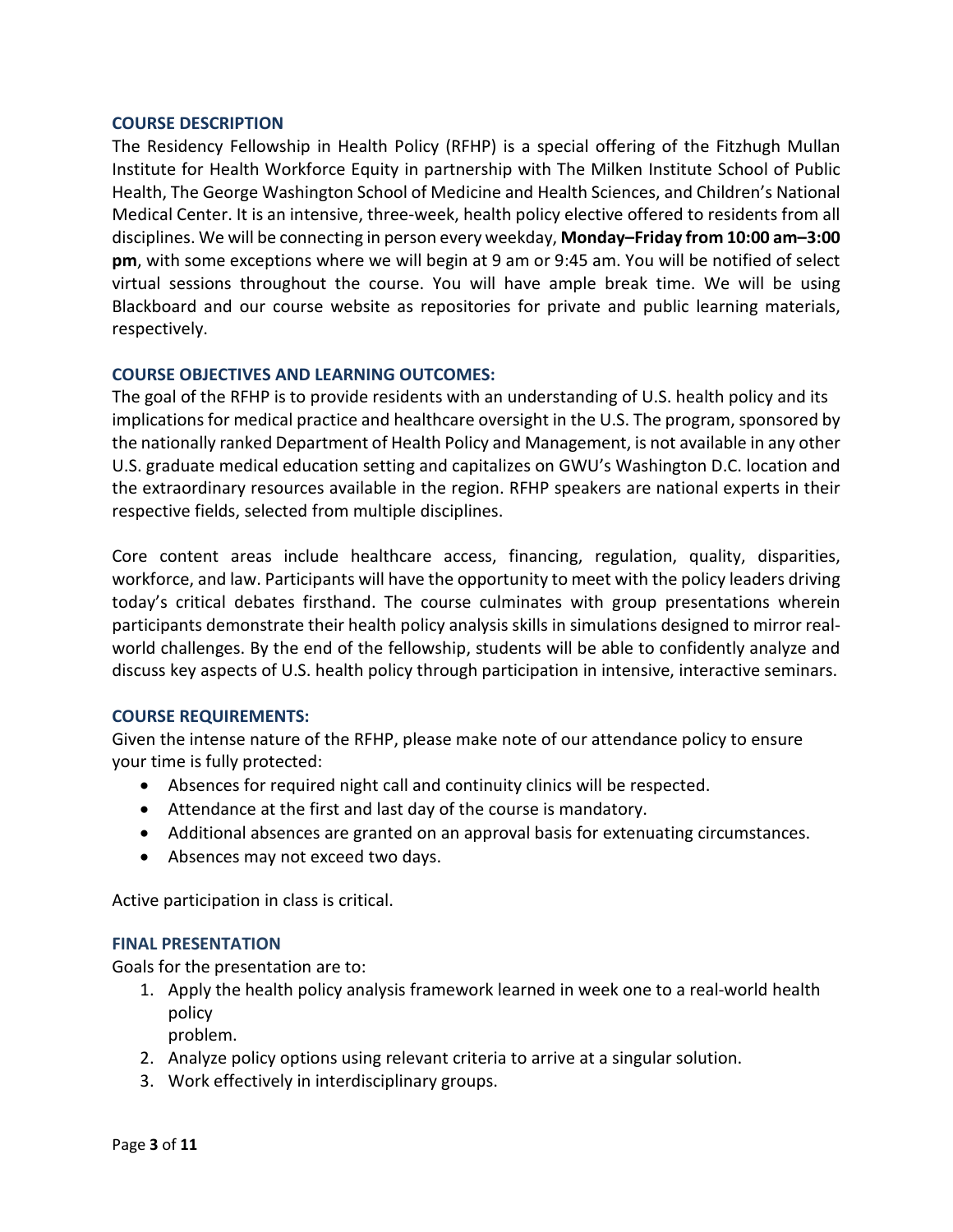Presentations are completed as a group and *should not exceed* 15 minutes followed by 15 minutes of Q&A. Please see detailed guidance on Blackboard for more information.

#### **CLASS SCHEDULE**

#### **WEEK ONE: POLICY BASICS**

### **Monday, March 7**

| $9:00 - 11:00$ AM | Welcome, Intros &<br><b>Icebreaker</b>            | <b>Course Faculty</b>              |
|-------------------|---------------------------------------------------|------------------------------------|
| 11:00 AM-12:00 PM | <b>Course Overview</b>                            | <b>Course Faculty</b>              |
| 12:00-1:00 PM     | <b>Lunch Break</b>                                |                                    |
| $1:00 - 2:00$ PM  | <b>Engaging in</b><br><b>Productive Discourse</b> | Guenevere Burke, MD, MBA, FACEP    |
| 2:15-3:00 PM      | <b>Intro to Health Policy</b><br><b>Analysis</b>  | Natalie Kirilichin, MD, MPH, FACEP |

#### **Tuesday, March 8**

| 10:00-10:45 AM    | <b>Insurance Overview</b>                 | Janice Blanchard, MD, MPH                                                                                                                                                                                                                            |
|-------------------|-------------------------------------------|------------------------------------------------------------------------------------------------------------------------------------------------------------------------------------------------------------------------------------------------------|
| 11:15 AM-12:15 PM | <b>Medicaid</b>                           | Sara Wilensky, JD, PhD<br>Special Services Faculty for Undergraduate<br>Education<br>Assistant Dean of Undergraduate Education<br>Milken Institute School of Public Health                                                                           |
| 12:15-1:30 PM     | <b>Lunch Break</b>                        | The George Washington University                                                                                                                                                                                                                     |
| 1:30-3:00 PM      | <b>Kaiser Family</b><br><b>Foundation</b> | <b>Mary Agnes Carey</b><br>Partnerships Editor and Senior Correspondent<br><b>Kaiser Family Foundation</b><br>Jeannie Fuglesten Biniek, PhD<br>Senior Policy Analyst for the Program on<br><b>Medicare Policy</b><br><b>Kaiser Family Foundation</b> |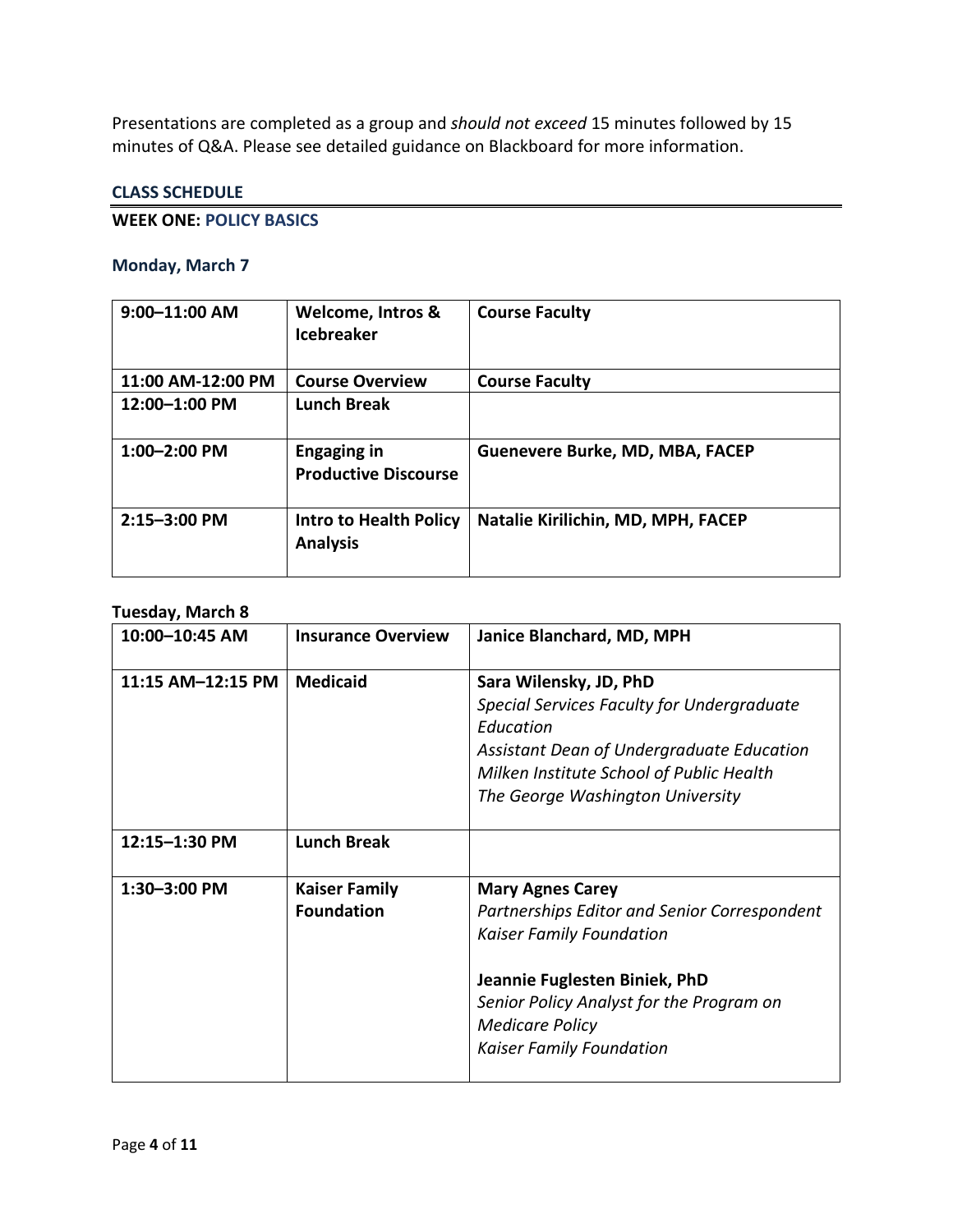# **Wednesday, March 9**

| 10:00-10:45 AM<br><b>VIRTUAL</b> | <b>Health Law</b>         | Dayna Bowen Matthew, JD, PhD<br>Dean and Harold H. Greene Professor of Law<br>George Washington University Law School |
|----------------------------------|---------------------------|-----------------------------------------------------------------------------------------------------------------------|
| 11:15 AM-12:15 PM                | <b>Infectious Disease</b> | Naomi Seiler, JD                                                                                                      |
| <b>VIRTUAL</b>                   | Law & Policy              | Associate Professor                                                                                                   |
|                                  |                           | Department of Health Policy and                                                                                       |
|                                  |                           | Management                                                                                                            |
|                                  |                           | Milken Institute School of Public Health                                                                              |
|                                  |                           | The George Washington University                                                                                      |
| 12:15-1:30 PM                    | <b>Lunch Break</b>        |                                                                                                                       |
| 1:30-3:00 PM                     | <b>Aspen Institute</b>    | Ruth Katz, JD, MPH                                                                                                    |
|                                  |                           | Director of Health, Medicine and Society                                                                              |
|                                  |                           | Program                                                                                                               |
|                                  |                           | Aspen Institute                                                                                                       |
|                                  |                           |                                                                                                                       |

#### **Thursday, March 10**

| 9:30-11:00 AM     | <b>Health Economics</b>                        | Ihuoma Emenuga, MD, MPH, MBA<br><b>Chief Medical Officer</b><br>Park West Health System, Inc.<br>Baltimore, MD |
|-------------------|------------------------------------------------|----------------------------------------------------------------------------------------------------------------|
| 11:15 AM-12:00 PM | <b>Physician Payment</b>                       | Michael A. Granovsky, MD, CPC, FACEP<br>President<br>Logix Health                                              |
| 12:00-1:30 PM     | <b>Lunch Break</b>                             |                                                                                                                |
| $1:30 - 3:00$ PM  | <b>America's Essential</b><br><b>Hospitals</b> | <b>Bruce Siegel, MD, MPH</b><br>President and CEO<br>America's Essential Hospitals                             |

# **Friday, March 11**

| 10:00-11:00 AM                                | <b>Review of the Week</b> | <b>Course Faculty</b>                                             |
|-----------------------------------------------|---------------------------|-------------------------------------------------------------------|
| 11:15 AM-12:00 PM $\vert$ What is a Lobbyist? |                           | Remy L. Brim, PhD                                                 |
|                                               |                           | Vice President Regulatory Policy and Strategy<br><b>BGR Group</b> |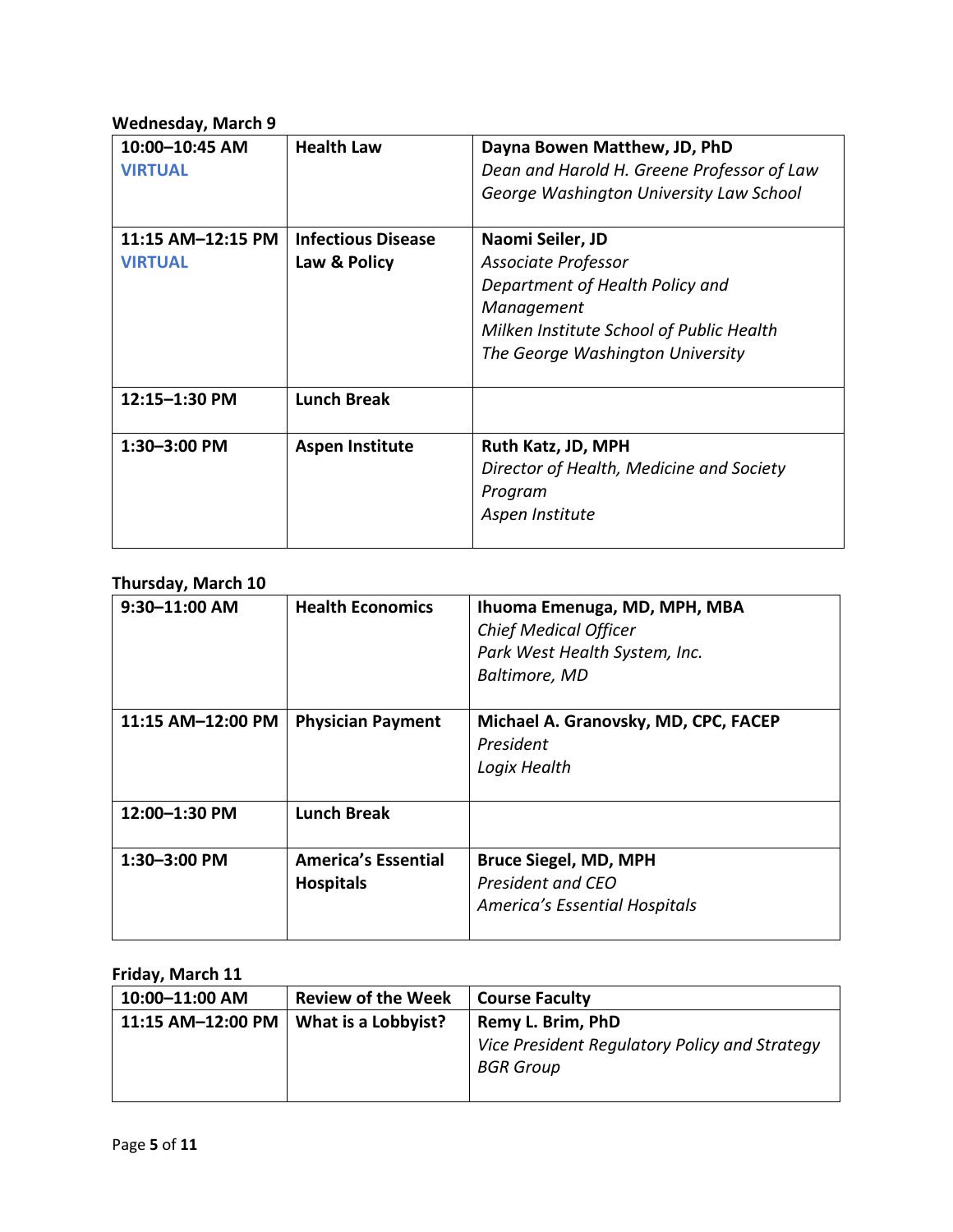| 12:00-12:30 PM                  | <b>Lunch Break</b>                                  |                                                                                                                                                          |
|---------------------------------|-----------------------------------------------------|----------------------------------------------------------------------------------------------------------------------------------------------------------|
| 12:30-1:30 PM<br><b>VIRTUAL</b> | <b>Committee Staffer</b><br>Panel                   | <b>Stuart Portman, MPH</b><br><b>Senior Policy Advisor</b><br>US Senate Committee on Finance<br>Ranking Member Mike Crapo (R-IA)                         |
|                                 |                                                     | <b>Waverly Gordon, JD, MHA</b><br>General Counsel<br>US House of Representatives<br>Committee on Energy & Commerce<br>Chairman Frank Pallone, Jr. (D-NJ) |
| 2:00-3:00pm                     | <b>Congressional Health</b><br><b>Policy Update</b> | <b>Marisa Dowling, MD, MPP</b>                                                                                                                           |

# **WEEK TWO: CORE HEALTH POLICY TOPICS AND VULNERABLE POPULATIONS**

# **Monday, March 14**

| 10:00-11:00 AM    | <b>Healthcare Quality</b>                  | <b>Kate Goodrich, MD, MHS</b><br>Senior Vice President for Trend and Analytics<br><b>Clinical and Pharmacy Solutions</b><br>Humana, Inc.                                                                                                                    |
|-------------------|--------------------------------------------|-------------------------------------------------------------------------------------------------------------------------------------------------------------------------------------------------------------------------------------------------------------|
| 11:15 AM-12:00 PM | <b>Workforce Policy</b>                    | <b>Candice Chen, MD, MPH</b><br>Associate Professor of Health Policy and<br>Management<br>Milken Institute School of Public Health<br>The George Washington University                                                                                      |
| 12:00-1:30 PM     | <b>Lunch Break</b>                         |                                                                                                                                                                                                                                                             |
| 1:30-3:00 PM      | <b>Pediatric Health</b><br><b>Advocacy</b> | Olanrewaju Falusi, MD<br>Medical Director, Advocacy Education, Child<br>Health Advocacy Institute<br>Director, LAUnCH Track<br>Associate Director, Pediatric Residency<br>Program LAUnCH Track<br>Pediatrician<br><b>Children's National Medical Center</b> |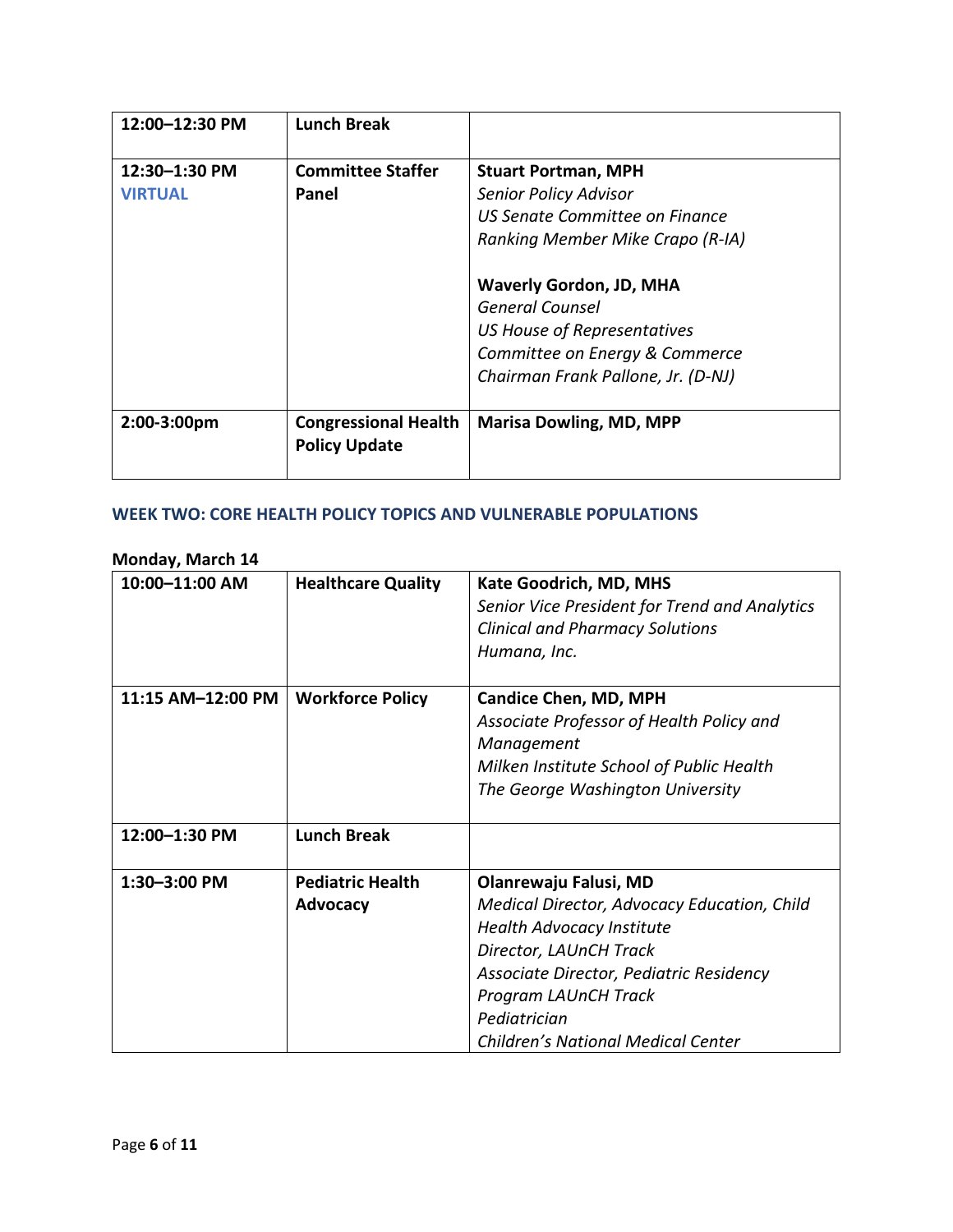# **Tuesday, March 15**

| 10:00-11:00 AM    | <b>Malpractice</b>                           | Jim Scott, MD                                                                                                                                                                         |
|-------------------|----------------------------------------------|---------------------------------------------------------------------------------------------------------------------------------------------------------------------------------------|
| 11:15 AM-12:15 PM | <b>Antiracist Forum</b>                      | Jamar Slocum, MD, MBA, MPH                                                                                                                                                            |
|                   |                                              | Italo Brown, MD, MPH<br>Assistant Professor in Emergency Medicine<br>Health Equity & Social Justice Curriculum<br><b>Thread Lead</b><br><b>Stanford University School of Medicine</b> |
| 12:15-1:30 PM     | <b>Lunch Break</b>                           |                                                                                                                                                                                       |
| 1:30-3:00 PM      | <b>National Women's</b><br><b>Law Center</b> | Kimi Chernoby, MD, JD<br>Counsel for Reproductive Rights and Health<br>National Women's Law Center                                                                                    |

## **Wednesday, March 16**

| 10:00-11:00 AM<br><b>VIRTUAL</b> | <b>State Health Policy</b>                                  | Jennifer Lee, MD<br><b>Clinical Associate Professor of Emergency</b><br>Medicine, The George Washington University<br><b>School of Medicine and Health Sciences</b><br>Visiting Scholar, National Academy of<br><b>Medicine</b> |
|----------------------------------|-------------------------------------------------------------|---------------------------------------------------------------------------------------------------------------------------------------------------------------------------------------------------------------------------------|
| 11:15 AM-12:30 PM                | <b>Correctional Health</b>                                  | <b>Newton Kendig, MD</b><br><b>Clinical Professor of Medicine</b><br>The George Washington University School of<br><b>Medicine and Health Sciences</b>                                                                          |
| 12:30-1:00 PM                    | <b>Lunch Break</b>                                          |                                                                                                                                                                                                                                 |
| 1:00-2:30 PM<br><b>VIRTUAL</b>   | <b>Building</b><br><b>Communities of</b><br><b>Recovery</b> | <b>Missy &amp; Michael Owen</b><br><b>Founders</b><br><b>Davis Direction Foundation</b>                                                                                                                                         |

# **Thursday, March 17**

| 10:00-10:45 AM | <b>Critical Role of</b> | <b>Robert Phillips, MD, MSPH</b>         |
|----------------|-------------------------|------------------------------------------|
|                | <b>Primary Care</b>     | Founding Executive Director, Center for  |
|                |                         | Professionalism and Value in Health Care |
|                |                         | <b>American Board of Family Medicine</b> |
|                |                         | Foundation                               |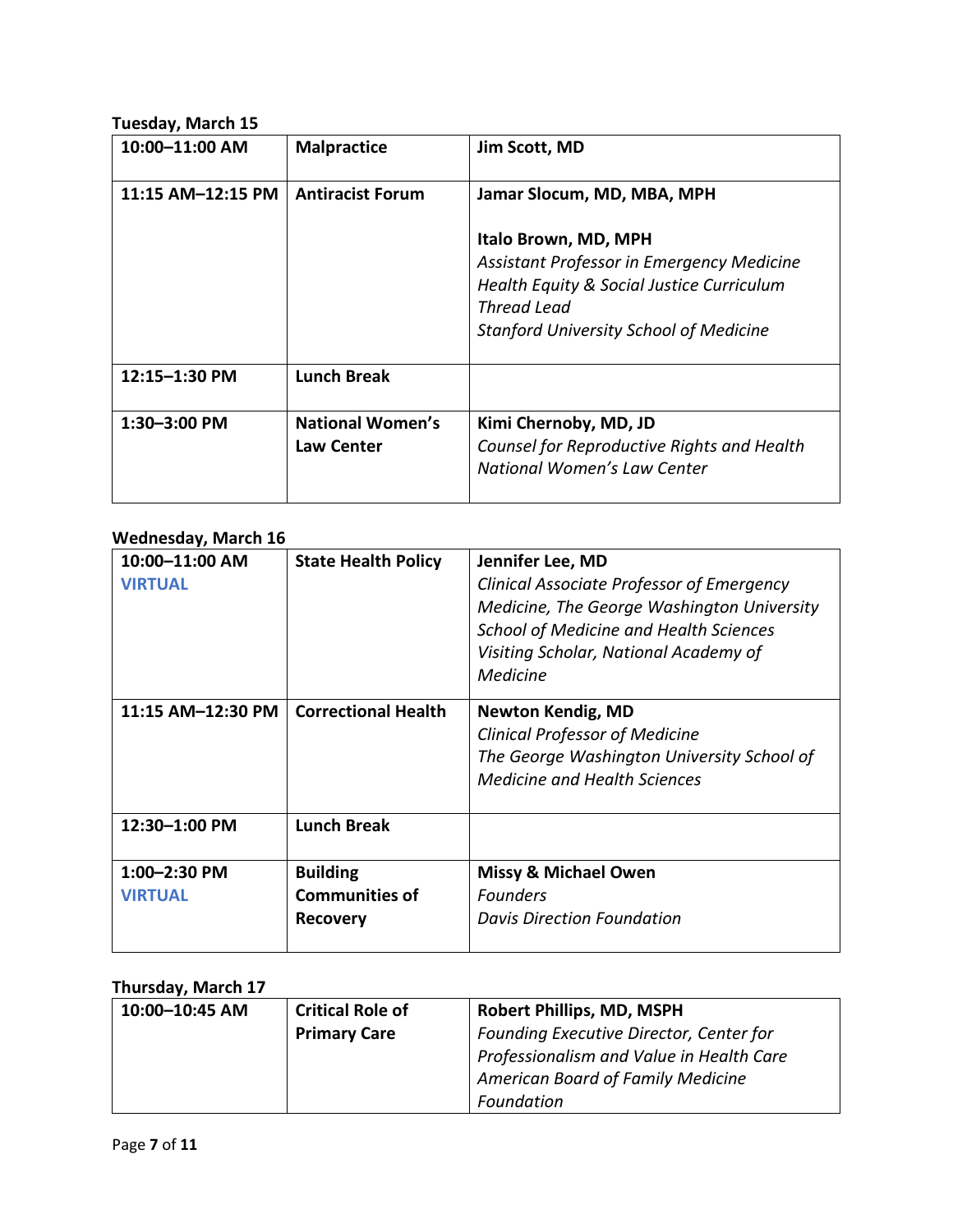| 11:15 AM-12:15 PM | <b>Overview of Health</b><br><b>Equity</b> | Michael G. Knight, MD, MSHP, FACP<br>Patient Safety Officer and Assistant Professor<br>of Medicine, GW Medical Faculty Associates |
|-------------------|--------------------------------------------|-----------------------------------------------------------------------------------------------------------------------------------|
|                   |                                            | Founder and President, Renewing Health<br>Foundation                                                                              |
| $12:15 - 1:30$ PM | <b>Lunch Break</b>                         |                                                                                                                                   |
| 1:30-3:00 PM      | <b>Conservative Health</b>                 | <b>Grace-Marie Turner</b>                                                                                                         |
| <b>VIRTUAL</b>    | <b>Policy Priorities</b>                   | President                                                                                                                         |
|                   |                                            | Galen Institute                                                                                                                   |

# **Friday, March 18**

| 10:00-10:45 AM  | <b>Review of the Week</b>                                                              | <b>Course Faculty</b>                                                                                                            |
|-----------------|----------------------------------------------------------------------------------------|----------------------------------------------------------------------------------------------------------------------------------|
| 11:00-11:45 AM  | <b>Rural Health</b>                                                                    | <b>Tom Morris, MPA</b><br>Associate Administrator for Rural Health Policy<br><b>Health Resources and Services Administration</b> |
| 12:00PM-1:30 PM | Lunch Break + Group<br><b>Project Time</b>                                             |                                                                                                                                  |
| 1:30-3:00 PM    | <b>Housing Insecurity</b><br>and The Community<br>for Creative Non-<br><b>Violence</b> | <b>Catherine Crosland, MD</b><br><b>Medical Director of Emergency Response Sites</b><br>Unity Health Care                        |

#### **WEEK THREE: ADVANCED HEALTH POLICY TOPICS Monday, March 21**

| 9:30-11:00 AM  | <b>Healthcare</b>      | Ashley Darcy-Mahoney, PhD, NPP                                                                                                     |
|----------------|------------------------|------------------------------------------------------------------------------------------------------------------------------------|
| <b>VIRTUAL</b> | <b>Workforce Panel</b> | Associate Professor, GW School of Nursing                                                                                          |
|                |                        | Director of Infant Research                                                                                                        |
|                |                        | Interim Director                                                                                                                   |
|                |                        | <b>GW Autism and Nuerodevelopmental</b>                                                                                            |
|                |                        | Disorders Institute                                                                                                                |
|                |                        | Kelly R. Ragucci, PharmD, FCCP, BCPS<br>Vice President of Professional Development<br>American Association of Colleges of Pharmacy |
|                |                        | Andrew Maurano, MD, PA-C                                                                                                           |
|                |                        | Director of Event Medicine                                                                                                         |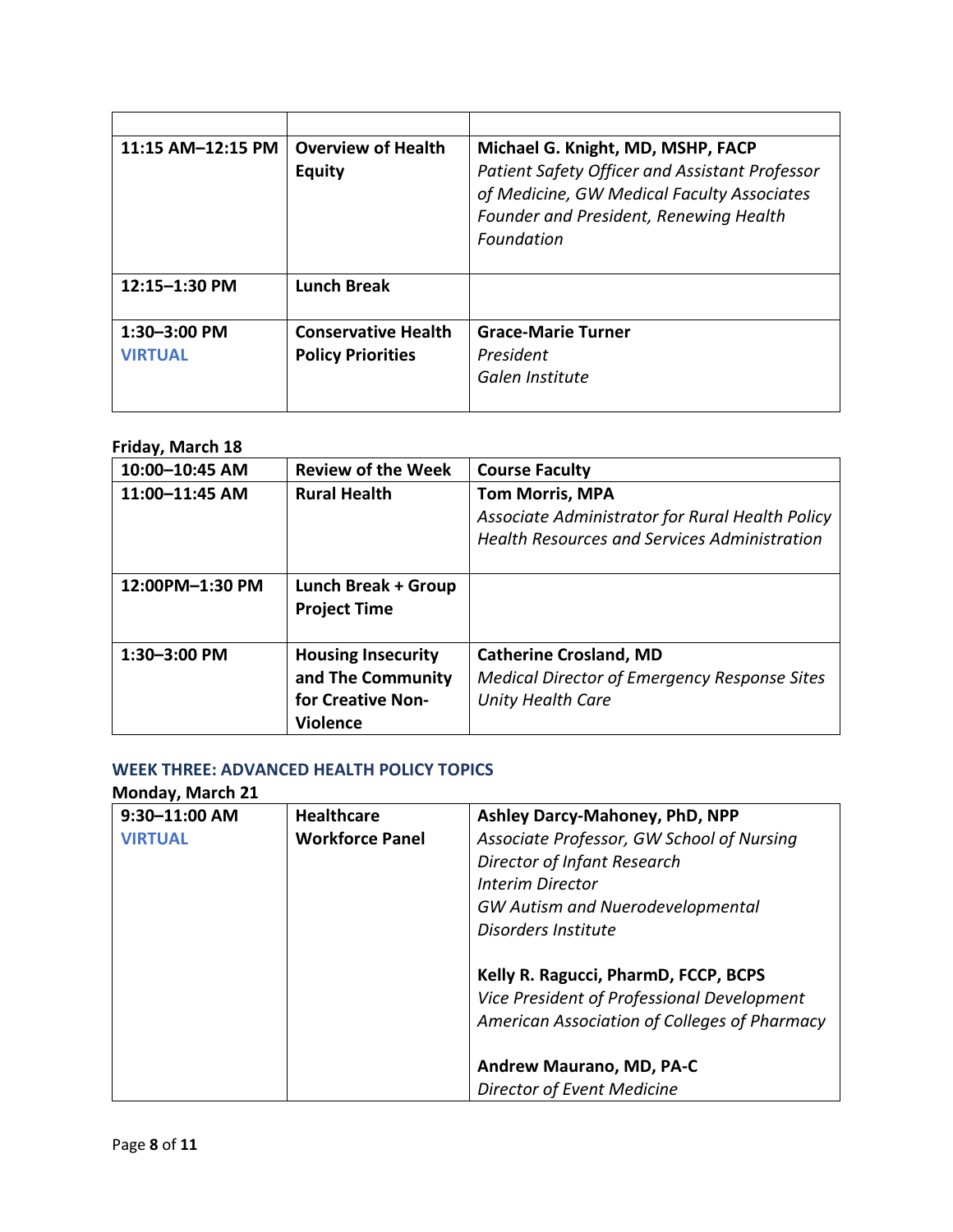|                   |                                                       | Associate Clinical Professor of Emergency<br>Medicine<br>George Washington University Medical<br><b>Faculty Associates</b>                                                                                                                                                                                                            |
|-------------------|-------------------------------------------------------|---------------------------------------------------------------------------------------------------------------------------------------------------------------------------------------------------------------------------------------------------------------------------------------------------------------------------------------|
| 11:15 AM-12:00 PM | <b>Telehealth</b>                                     | <b>Clese Erikson, MPAff</b><br>Deputy Director, Health Workforce Research<br>Centers on Health Equity in Health Professions<br><b>Education and Training and on Emerging</b><br><b>Health Workforce Issues</b><br>Dept. Health Policy and Management, Milken<br>Institute School of Public Health<br>The George Washington University |
| 12:00-1:00 PM     | <b>Lunch Break</b>                                    |                                                                                                                                                                                                                                                                                                                                       |
| 1:00-2:30 PM      | <b>Libertarian Health</b><br><b>Policy Priorities</b> | David Hyman, JD<br>The Scott K. Ginsburg Professor of Health Law<br>& Policy<br>Georgetown University Law Center                                                                                                                                                                                                                      |
| 4:00-4:45 PM      | Lessons in<br>Leadership                              | Leana Wen, MD, MSc, FAAEM<br>Professor and Distinguished Scholar<br>Department of Health Policy and<br>Management<br>Milken Institute School of Public Health<br>The George Washington University                                                                                                                                     |

# **Tuesday, March 22**

| 10:00-11:00 AM    | <b>Global Health</b>                        | Amit Chandra, MD, MSc<br>Senior Emerging Health Challenges Advisor<br>US Agency for International Development<br>(USAID)                                                                                                               |
|-------------------|---------------------------------------------|----------------------------------------------------------------------------------------------------------------------------------------------------------------------------------------------------------------------------------------|
| 11:15 AM-12:15 PM | <b>Behavioral Health</b><br><b>Overview</b> | Amir A. Afkhami, MD, PhD, MPhil, MA, MA<br>Associate Professor of Psychiatry, Global<br>Health, and History<br>Director of Medical Education for Department<br>of Psychiatry and Behavior Sciences<br>The George Washington University |
| $12:15 - 1:00$ PM | <b>Lunch Break</b>                          |                                                                                                                                                                                                                                        |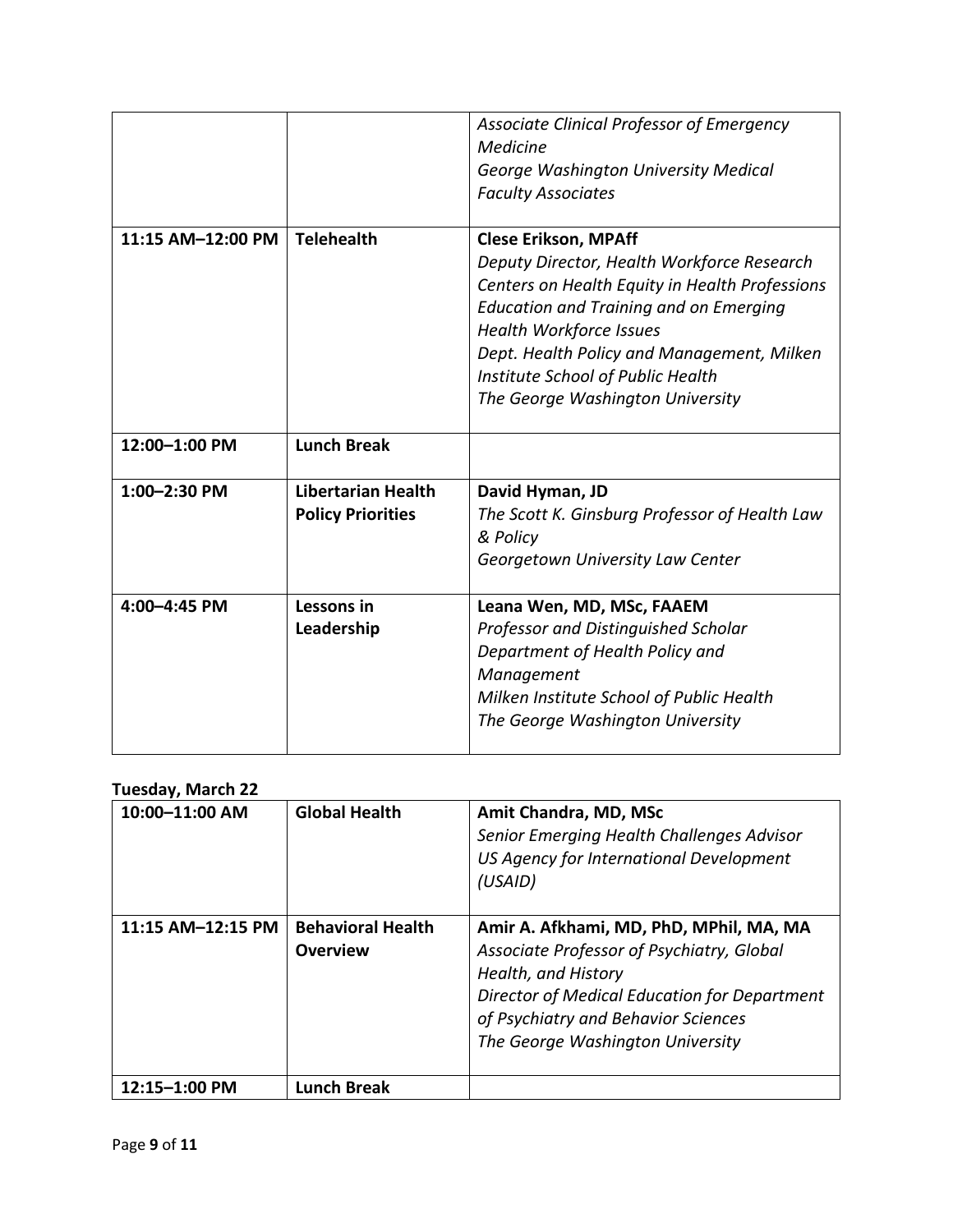| 1:00-1:45 PM                   | <b>Medical Boards,</b><br><b>Licensure &amp; Policy</b> | Andrea Anderson, MD, FAAFP<br><b>Family Physician</b><br>Associate Chief, Division of Family Medicine<br>Course Director, Transitions to Residency<br>Co-Director, Scholarly Concentration in Health<br>Policy<br>Associate Professor, Division of Family<br><b>Medicine</b><br>The George Washington School of Medicine<br>and Health Sciences |
|--------------------------------|---------------------------------------------------------|-------------------------------------------------------------------------------------------------------------------------------------------------------------------------------------------------------------------------------------------------------------------------------------------------------------------------------------------------|
| 2:00-3:00 PM<br><b>VIRTUAL</b> | <b>PhRMA</b>                                            | Mike Ybarra MD, FACEP, FAPCR<br><b>Emergency Physician, Medstar Georgetown</b><br><b>University Hospital</b><br>Vice President and Chief of Medical Affairs,<br>PhRMA                                                                                                                                                                           |

# **Wednesday, March 23**

| 10:00-10:45 AM    | <b>Refugee Health</b>     | Sarah Battistich, MD, MSc                    |
|-------------------|---------------------------|----------------------------------------------|
| <b>VIRTUAL</b>    |                           | Associate Professor of Emergency Medicine    |
|                   |                           | New York University Medical Center           |
|                   |                           |                                              |
| 11:15 AM-12:00 PM | <b>LGBTQ Health</b>       | Kimberly D. Acquaviva, PhD, MSW, CSE         |
|                   |                           | <b>Betty Norman Norris Endowed Professor</b> |
|                   |                           | University of Virginia School of Nursing     |
|                   |                           |                                              |
| 12:00-1:00 PM     | <b>Lunch Break</b>        |                                              |
|                   |                           |                                              |
| 1:00-2:15 PM      | <b>White House Fellow</b> | <b>Estemaye Agonafer, MD, MPH, MS</b>        |
|                   | <b>Early Career Panel</b> | Office of the Secretary, Department of       |
|                   |                           | Housing and Urban Development                |
|                   |                           | White House Fellow                           |
|                   |                           |                                              |
|                   |                           | Andrew Kim, MD, MPhil                        |
|                   |                           | <b>Office of Management and Budget</b>       |
|                   |                           | White House Fellow                           |
|                   |                           |                                              |
|                   |                           | Garth Walker, MD, MPH                        |
|                   |                           | <b>Office of the Surgeon General</b>         |
|                   |                           | Department of Health & Human Services        |
|                   |                           | <b>White House Fellow</b>                    |
|                   |                           |                                              |